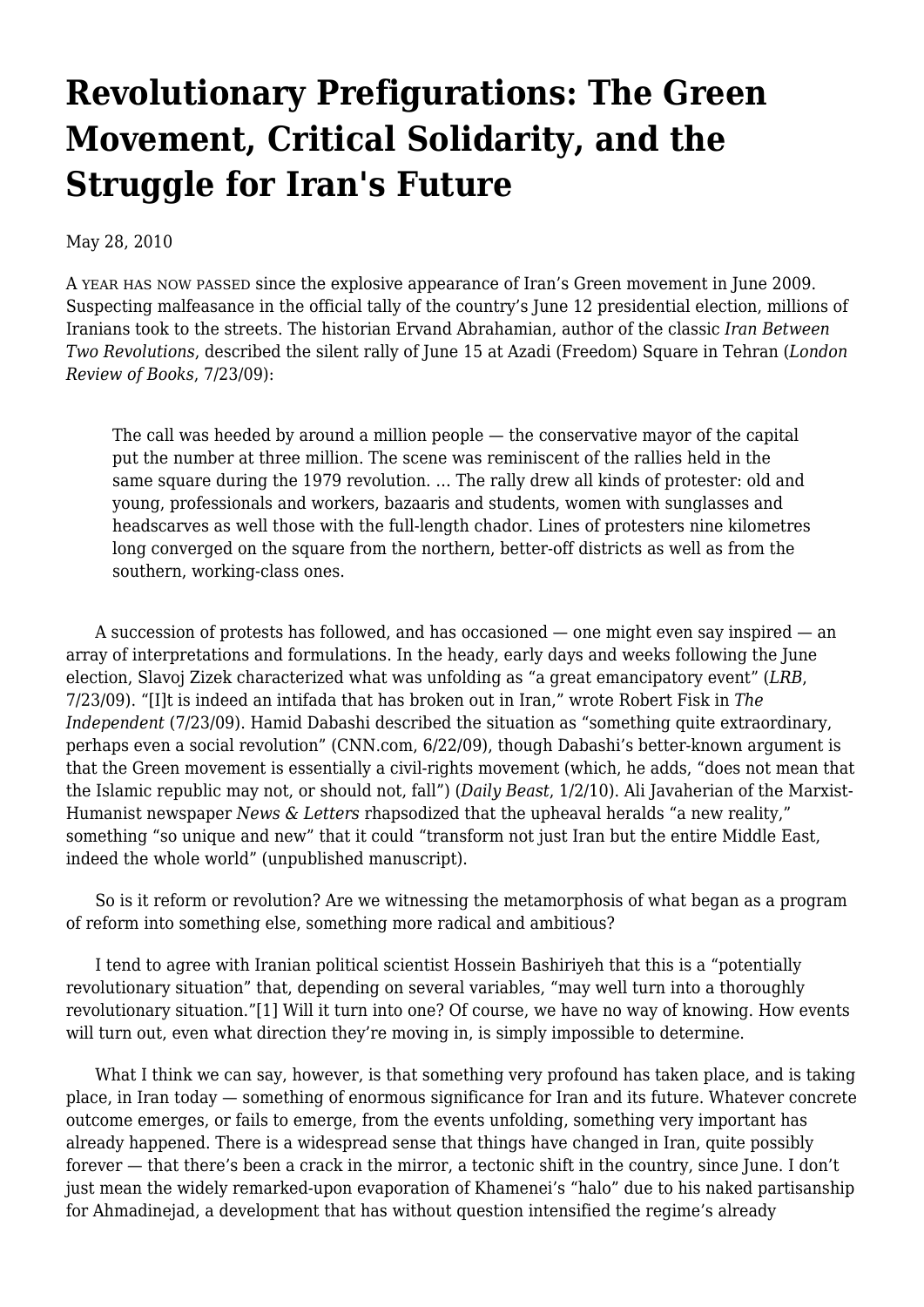protracted crisis of legitimacy. I'm talking about a deep-seated shift in the consciousness of millions of Iranians, in their ways of seeing and perceiving their political reality. Consider these reflections of a generally apolitical blogger, a young mother who writes under the name "Lady Plum," after attending a protest rally with her child and her mother:

They had divided us by appearance. Devout, western, downtown [working-class], intellectual, pauper, and hooligan . . . [B]eing together has shattered this. This magic green bracelet has worked wonders on our culture, our feelings, and our hearts. We stand as our true selves. (Cited in *New Internationalist*, Jan. 2010.)

 Again, it's hard to measure this kind of thing, but you can see it manifested in quite palpable ways, down to the level of bodily existence: amidst the upheaval, many Iranians have stopped eating and sleeping as usual. And yet they're intensely energized and animated, many of them in a way they've never known before. There's an awakening taking place (albeit a sleep-deprived one). This new sensibility is also on display in what Farideh Farhi has described as an "unprecedented willingness to confront the security forces" (Inter Press Service, 12/31/09).

 Make no mistake: as dramatic a process as I believe this to be, I'm not suggesting that the entire population has been swept up in the Green wave, or that there's anything like a "general will" forming. This is, to be sure, a mass movement with millions of adherents, and it represents the sentiments of many millions more. But it does not represent the sentiments of all Iranians. Several other million Iranians are regime loyalists. A bitter pill to swallow though this may be, it is nonetheless a fact. The Green movement does enjoy broad popular support, but Iran is a house divided — irreducibly so — and the competing political visions are engaged in a war of position over Iran's future. The democratic forces realize they're in for the long haul. They will face setbacks, as they did on February 11 — although the regime's declared victory on that occasion was, as Scott Lucas has argued, largely Pyrrhic (*Enduring America*, 2/12/10). Such bumps in the road present opportunities for the movement to do some critical self-reflection and strategic thinking about its next steps, a process that could prove the movement's coming of age.

 Neither is the Green movement unified itself. It does represent a broad alliance that has come together around a common set of animating ideas and impulses, but it's far from a monolithic movement. As the influential Iranian religious thinker Abdolkarim Soroush has said, "This is a pluralistic movement, including believers and non-believers, socialists and liberals. There are all walks of life in the Green Movement" (*Global Viewpoint*, 1/6/10).

 One could add to this that there are many in the movement committed to nonviolence, while there are at least some who are prepared to do battle with the security forces. This issue has become a point of contention and debate within the movement, perhaps more than any other up to now.

 It's also a movement very much in flux, responding to a dramatically evolving situation, and growing in the process. It's finding its voice and intellectual bearings. Particularly in the widelydiscussed manifesto issued in January by five of Iran's leading religious intellectuals (Soroush, Kadivar, Mohajerani, Ganji, and Bazargan), we've seen the Green center of gravity shift from pure protest politics to a more layered, more affirmative mode, with the contours of a vision beginning to take shape (*Tehran Bureau*, 1/4/10). The manifesto was, in the words of Robin Wright (*LA Times*, 1/6/10), "the first concrete indication of what the opposition wants and what Iran might look like if [it] prevails." People are no longer asking "Where Is My Vote?" but rather, What kind of society do we want to live in?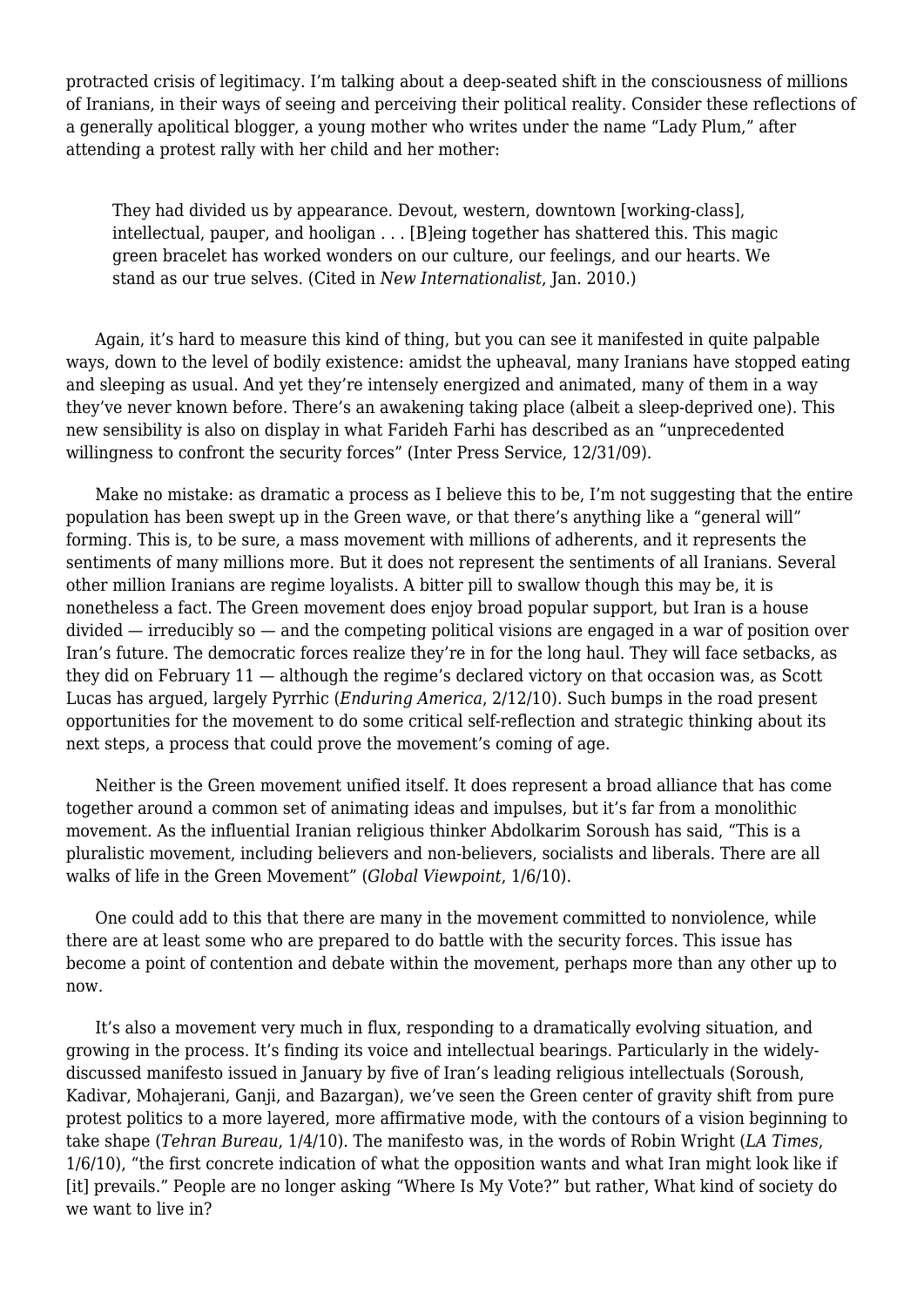#### **"Maybe in the Next Stage"**

"FOR NOW," SOROUSH HAS SAID, the Green movement has made a point of working "within the framework of the constitution" and has been "careful not to trespass those limits." "Maybe in the next stage," he continues, the movement will push harder against those limits and consider redrafting the constitution.

 But some currents within the democratic movement have already begun to think outside the box of the existing system. Even before December's Ashura demonstrations and their brutal repression by the security forces — widely regarded as a turning point for the movement — there were signs of radicalization. Reports on the student protests of early December underscored this. "Fewer of the slogans were aimed at Ahmadinejad and more at Iran's theocracy-based political system," reported Borzou Daragahi in the *Los Angeles Times* (12/8/09), "a shift that could . . . further galvanize protesters and serve to destabilize the Islamic Republic." The protests, another report emphasized,

showed a striking escalation in direct attacks on the country's theocratic foundation and not just on the June presidential election . . . [P]rotesters burned pictures of Ayatollah Khamenei . . . They held up Iranian flags from which the "Allah" emblem, added after the revolution, had been removed . . . [and] there were more chants aimed directly at Ayatollah Khamenei — a taboo that has increasingly eroded since the election (*NY Times*, 12/8/09).

 In this same spirit, the appearance of the slogan "Iranian Republic" has made the post-theocratic or anti-theocratic point explicit.

 These developments have produced critical tensions within the Green movement; debates are afoot over the most effective way to frame the movement's message. There is now much talk of a national reconciliation process, which has aroused fears that the movement's leaders might be preparing to cave in to the regime and sell out the movement. They may be unfounded or exaggerated — in some instances willfully distorted by the regime itself — but the concerns reflect something very real: a desperate desire for a new day, and an existential realization for many that this could be the only chance in their lifetimes to create far-reaching change. There is an ominous, now-or-never sense that if the Green movement's promise is dashed, there might not be another opportunity like this for a long, long time.

 This uprising, to quote Dabashi once again (*Daily Beast*, 1/2/10), "has seen phases of civil disobedience and shades of civil unrest — but its skeletal vertebrae is a nonviolent drive toward democratic institutions that the current republic will either accommodate and survive, or else resist and be washed aside."

I'm not so sure I agree. I doubt very much that what Dabashi calls "the current republic"  $-$  or what we might call, invoking Rudolf Bahro, the Actually Existing Islamic Republic — is capable of accommodating the emancipatory and democratic demands of the Green movement. That surgical procedure would more than likely kill the patient. I believe that this regime is beyond that point. This is not the regime of 1997-2005, or even the subsequent one presided over by Ahmadinejad until this past June. In Ahmadinejad's "second term," the reverence for Khamenei is gone, the repressive state apparatus' gloves are off, the hardline elements are digging in deeper than ever, and the state is militarized to such a point that martial law is a real possibility. It's a stretch to fathom this regime accommodating even those demands contained in the Soroush-Kadivar manifesto, let alone the considerably more robust wish list of the grassroots movement, which only expands and gains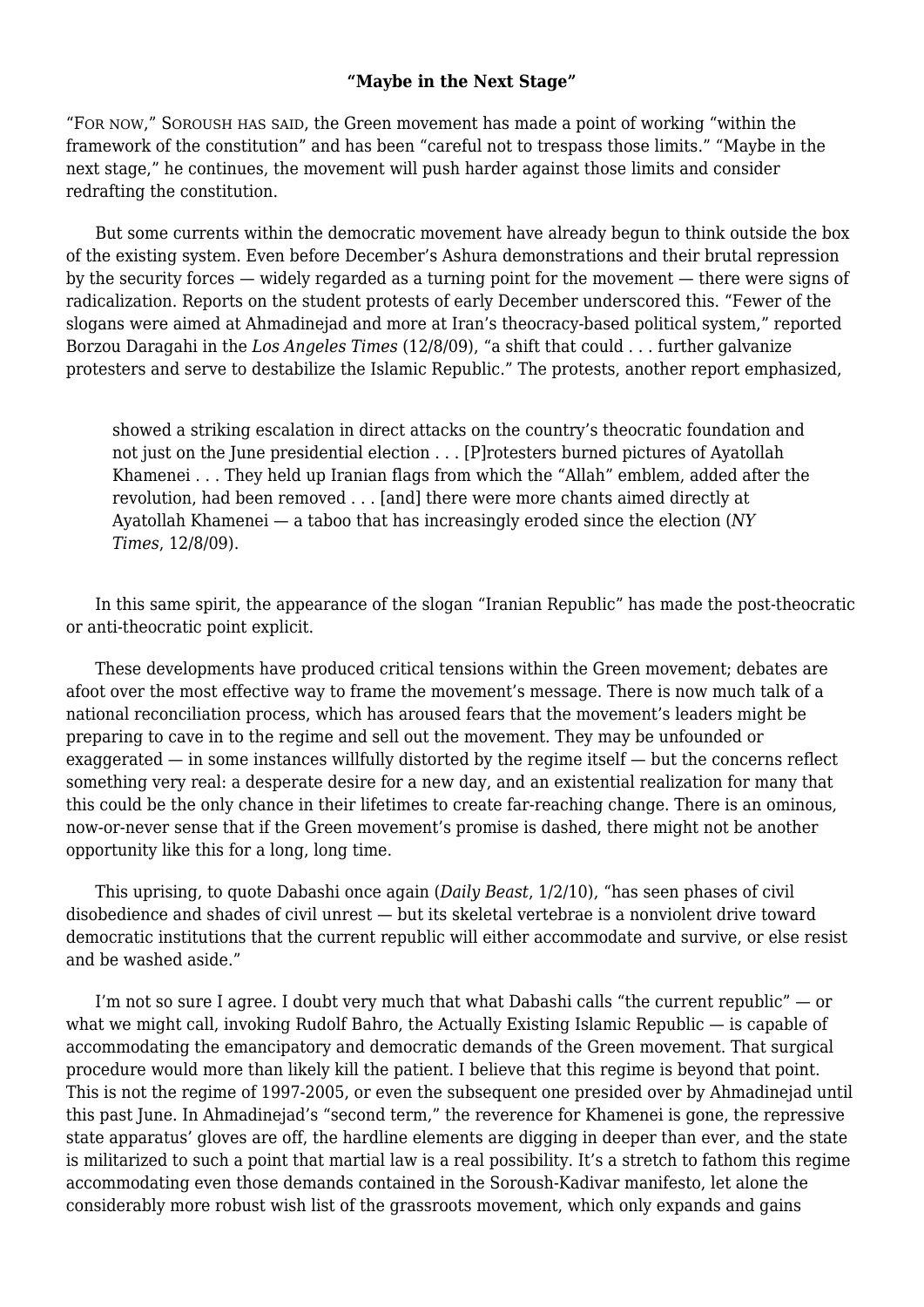popular traction with each day. "There is no possible scenario," Dabashi argues, "that will divert [the movement] from its main objective — of reaching the goal of liberty, the rule of law, democratic republicanism, civil liberties, civil rights, women's rights . . . freedom of expression, freedom of peaceful assembly, freedom to form political parties, freedom to choose a democratic government."

 In this process of the unfolding of the movement's demands and vision, the groundwork for a new set of arrangements is being laid. This is what Antonio Gramsci called prefigurative struggle. His point, as Carl Boggs argues in *The Two Revolutions* (1984, p. vii), was that

a good part of what we call revolution actually precedes the conquest of political power, and it is this prefigurative dimension of politics that shapes the conflict of regimes, armies, organizations, and leaders . . . Beneath the level of insurrection and statecraft there must be a gradual conquest of social power, initiated by popular subversive forces emerging from within the very heart of [the] society.

 The prefigurations of the current upheaval in Iran are of course hidden in plain sight. As several commentators have observed, many of the intellectual and political seeds now being harvested were planted during the reform period of 1997-2005. Today's upheaval, the anthropologist Michael Fischer maintains, has been

in the making for over a decade both via the cat-and-mouse game between state censorship and the press, and also via the networking of a student generation marked by the violent repression of demonstrations in 1999, and a growing determined women's movement partly under the banner of the Million Signatures Campaign . . . launched in 2006 (*Cultural Anthropology*, forthcoming).

 But of course the prefigurative arc extends back even further. Fischer speaks poetically of the "long fetch, the waves receding and returning, the long term respirations of the social revolution," pointing to 1906-11 (the Iranian Constitutional Revolution), 1951-53 (the Mossadeq years of liberaldemocratic nationalism), and, of course, 1978-79.

#### **Critical Solidarity**

DABASHI SEES VARIOUS POSSIBLE SCENARIOS, from the dismantling of the office of the supreme leader (which he calls an "undemocratic obscenity") while keeping the rest of the constitution intact to discarding the very idea of an Islamic republic altogether.

 Again, we have no way of knowing whether any of these scenarios will materialize. Martial law could be declared tomorrow, shutting the door on the process of building a democratic Iran — at least temporarily. But I see the mere articulation of such scenarios, the very act of thinking big, of imagining alternatives to the existing system, as a promising development. Indeed I think it's a precondition for moving forward.

 A s many have pointed out, this is a process that Iranians will undertake and work out for themselves. It's not for outsiders to impose blueprints. We know all too well the legacy of foreign intervention in Iranian affairs. This is an Iranian struggle, and whatever resolution emerges from that struggle will be an Iranian one.

While foreign intervention must be opposed, however, international solidarity has a role to play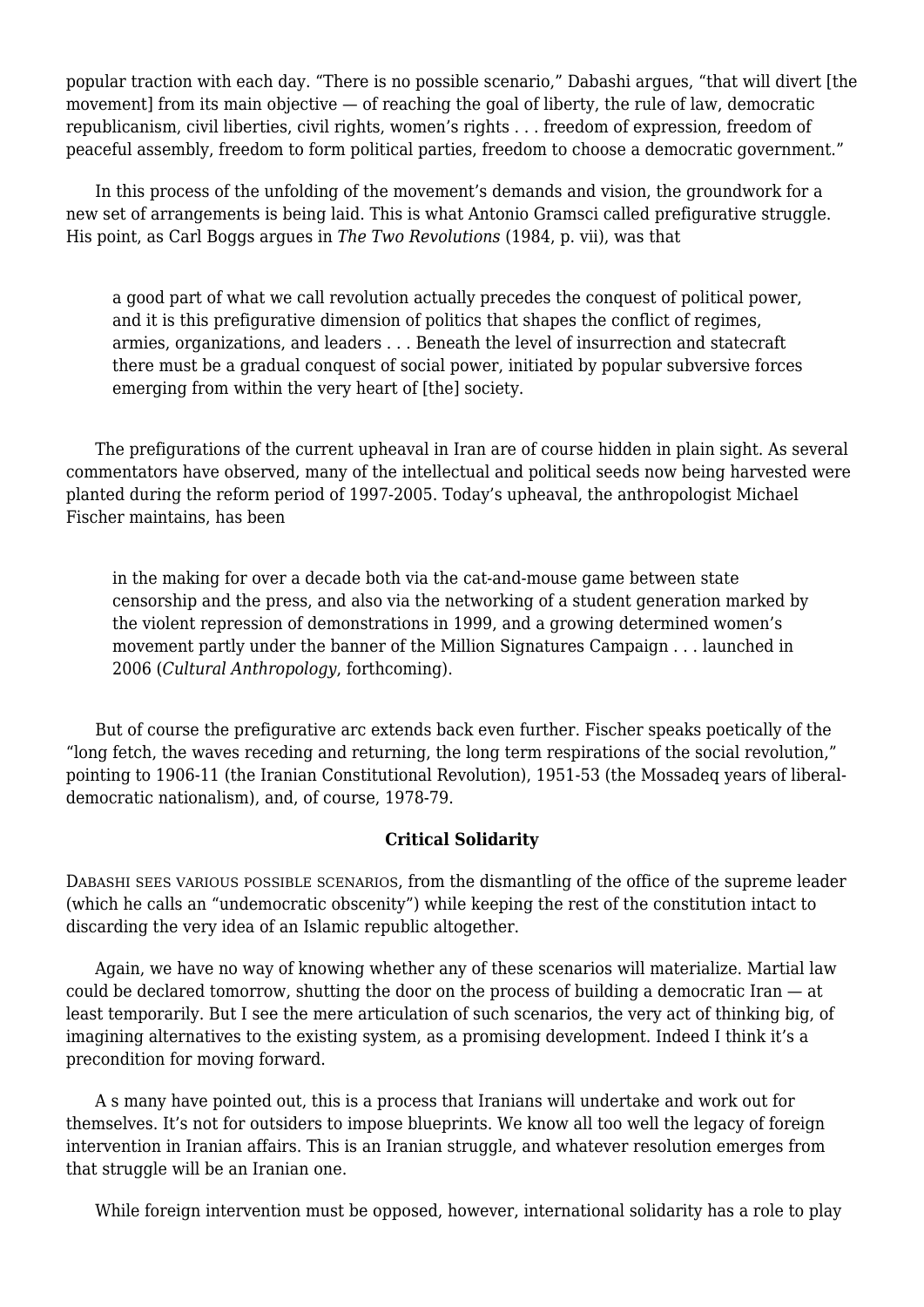— not in some spurious neoconservative form, which lacks any semblance of credibility and is shot through with bad faith. I'm talking about the work of groups like Amnesty International, Human Rights Watch, the Committee to Protect Journalists, and the International Campaign for Human Rights in Iran. I'm talking about the solidarity work that international trade unions and labor organizations are doing with their beleaguered counterparts in the Iranian labor movement — the campaign of the International Transport Workers' Federation in support of Mansour Osanloo and the Tehran bus drivers, to take one example. (These are very much overlapping efforts: Amnesty has campaigned vigorously for the release of Osanloo, as a prisoner of conscience, and has deployed the felicitous slogan Workers Rights = Human Rights.) And I'm talking about the work of groups like the Campaign for Peace and Democracy and United for Iran.

 This kind of solidarity work is vitally important, and Iranian activists strongly welcome and seek it out: Iranian labor organizers, for instance, have been developing relationships and building bridges with labor activists in North America, Europe, and Latin America. As important as this is, though, it's predominantly a negative form of solidarity — that is, it revolves mainly around denouncing repression and human rights violations, and otherwise pushing back against the boot on the neck of Iranian activists. It's vital work, but I'd like to float a few suggestions, in the spirit of what the late Fred Halliday called critical solidarity.[2] Meaning: we stand with you in your struggle and are prepared to contribute to it, but we also offer some food for thought and seek a bit of giveand-take about the movement's future.

In brief, what I'd like to suggest to the Green movement as it stands at this moment of decision, this pivotal juncture, is that it not hold off on thinking big — specifically that it not postpone addressing the looming economic questions it will inevitably face should it take power but rather begin to tackle them — openly and undogmatically — now.

 It makes perfect sense that economic questions have not yet featured prominently in Green thinking. For one, political questions simply figure more immediately and pressingly in the movement's experience — it was, after all, a political event (a disputed election), rather than an economic one that was its primary impetus. The struggle to date has been for democracy, not for a particular set of economic arrangements. (This goes a long way in explaining why liberal and pluralist ideas have generally had a bigger influence on the thinking of Iranian dissidents and activists than have Marxist ones, something I've discussed elsewhere.[3]) Once democracy is achieved, once that boot is removed from our neck — the thinking goes — we'll have the breathing room and the mechanisms to deal with economic issues. Fair enough. And it is also true that pushing economic questions to the fore could divide the already diverse spectrum of Iranians marching together under the Green banner. Besides, there's only so much energy — the movement has its hands full, to put it mildly, just trying to survive in the face of constant state repression. One has to prioritize. Understood.

 And yet, notwithstanding my sympathy for those who must weight such considerations, I want to suggest to Iran's Greens that they take a close look at the cases of Eastern Europe and South Africa. The democratic movements that by and large formed the post-Communist governments of the former Warsaw Pact countries faced a similar situation — different from Iran in many regards, to be sure, but similar in the crucial respect that their focus was political in nature and their platform consisted mainly of democratic principles and negative liberties. It was presumed that these were the most pressing matters and that economic issues would get worked out in due course. But what happened? To make a long story short, shock capitalism happened, and it brought the kinds of dislocations, dispossessions, and disfigurations that are its global trademarks. Because the democraticmovements-turned-governments hadn't given much thought to questions of economic structure or policy, they were unprepared to respond to the convulsions induced by neoliberalization.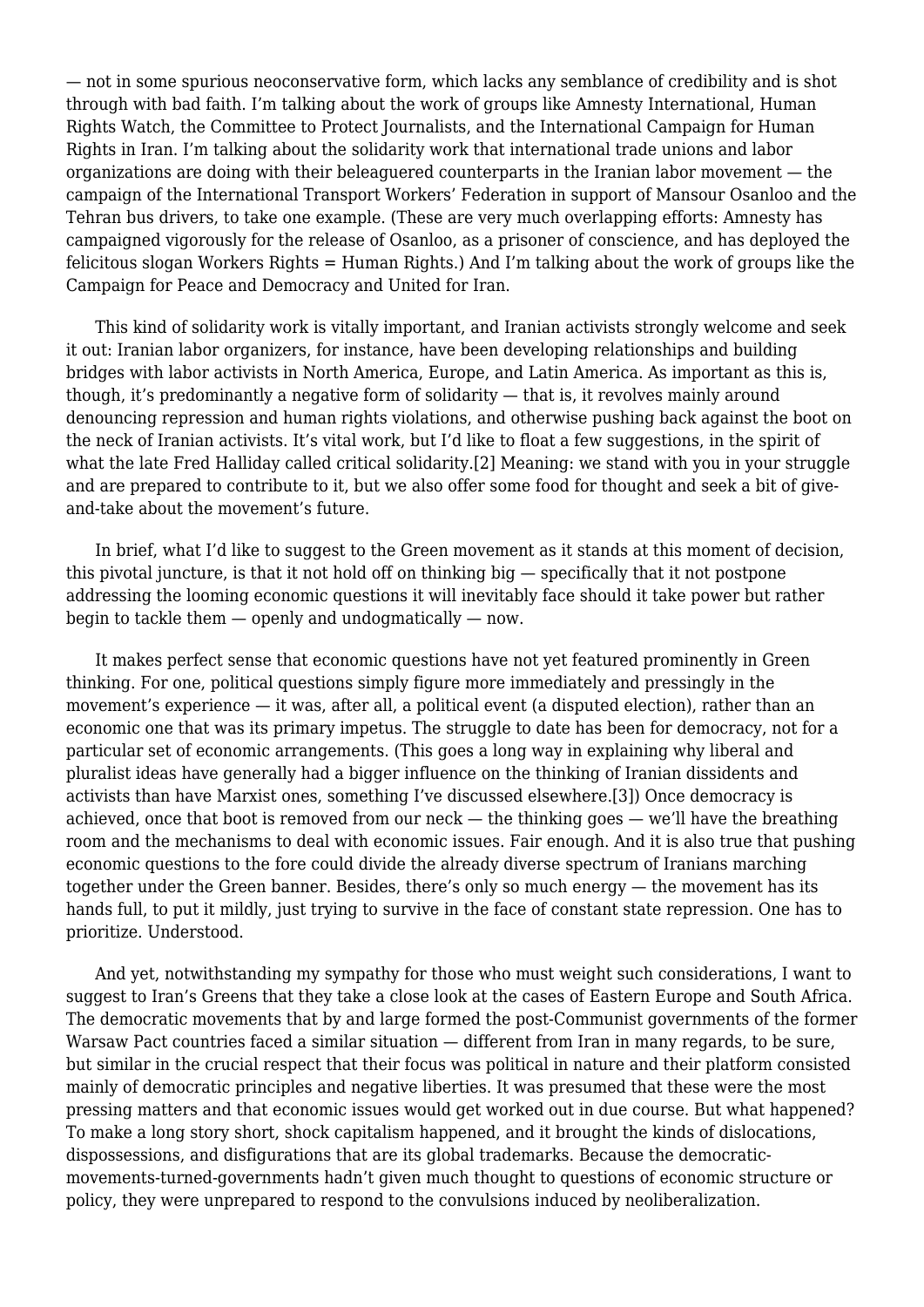This should serve as a cautionary tale for Iran's democratic movement. Postponing the economic question, saving it for later, could be dangerous, because the economic "default setting" of the global system is some form of neoliberalism. This may or may not be what the Greens decide they want, but if it isn't, they'd better get on the case, because it's what they'll end up with unless they actively steer clear of it and pursue an alternative path.

 That means confronting, head-on, several major questions that all governments must face: Should Iran join the WTO? What policy on foreign direct investment would make the most sense? Can Iran learn from models other than the dominant neoliberal one, or is it fated to merely take its place in the neoliberal global system? What might it learn from the social-democratic model of Norway, another oil-rich state? What might it learn from Lula's Brazil? Or from the Bolivarian revolution in Venezuela?

 This last one gets really thorny, because although I think there is a good deal to be learned from the Venezuelan experience, many in the Iranian democratic movement are so disgusted with the response of Hugo Chávez to Iran's June election and its aftermath — and to his enthusiasm for Ahmadinejad, more generally — that, unfortunately but understandably, they aren't open to learning from him. Recall the Venezuelan Foreign Ministry's June 16, 2009, denunciation of the Iranian street demonstrations:

The Bolivarian Government of Venezuela expresses its firm opposition to the vicious and unfounded campaign to discredit the institutions of the Islamic Republic of Iran, unleashed from outside, designed to roil the political climate of our brother country. From Venezuela, we denounce these acts of interference in the internal affairs of the Islamic Republic of Iran, while demanding an immediate halt to the maneuvers to threaten and destabilize the Islamic Revolution.

 The damage this has done to Chávez's standing among Iran's democratic forces can't be overstated, and may be permanent. But as much as he has earned criticism on this point, and as badly flawed as his judgment has been with respect to Iran's internal politics, there are many aspects of Venezuela's attempt to construct an alternative to the neoliberal model that deserve careful study, and Iran's democratic movement would do well to take a close look at some of its achievements.

 I would also, in a spirit of friendship and critical solidarity, suggest that the Green movement engage David Schweickart's important work on economic democracy, or what he calls market socialism. Likewise with Amartya Sen and Joseph Stiglitz — see what they're saying about the current global economic order and elicit their advice on how Iran might chart a progressive economic course. How about the Mondragón cooperatives, and the participatory institutions that Brazilians have built — not only the celebrated participatory budgeting in Porto Alegre and other Brazilian cities, but the Health Councils, the City Master Plans, and other experiments in bottom-up design and grassroots structures?

 With its "horizontalism" and networking structures, Iran's Green movement has itself offered a model of organization and social movement that others are beginning to study, and I believe will continue to study for many years to come, whatever the outcome of its quest. It has, from its inception, been an innovative and imaginative force, in an open-ended and constant state of flux, building the road as it travels and re-inventing itself at every turn. It is for this reason ideally suited to open-mindedly engage with other models and movements around the world. It has always, from day one, been a bold and daring movement, so thinking big is in its very DNA. This might not be the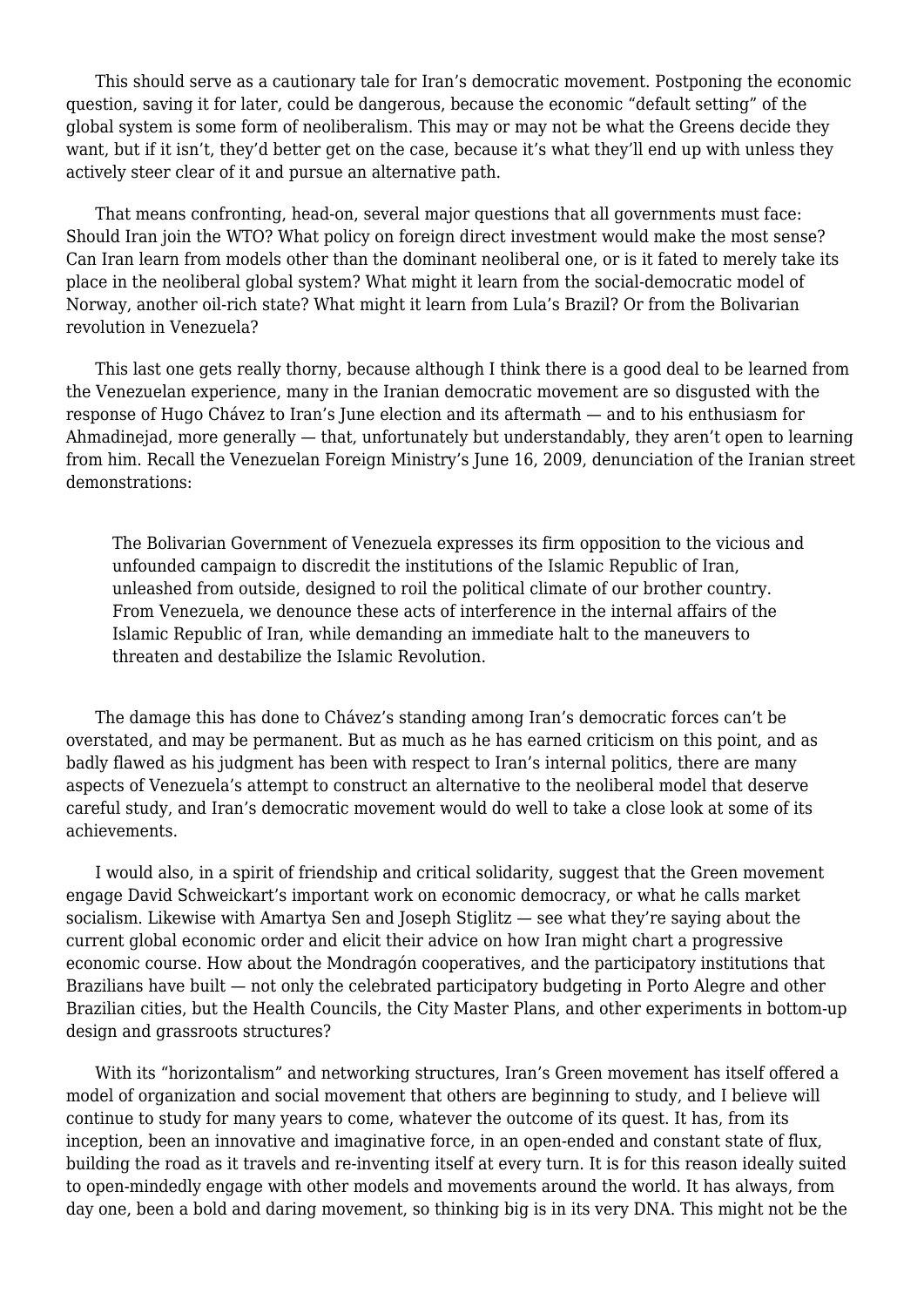optimal moment for Iran's Greens to undertake a detailed analysis of the economic experiments of Brazil, Venezuela, and Mondragón, or to address the ideas of Schweickart, Sen, and Stiglitz (or any number of others), engaged as they are, right now, in a life-and-death battle. I would nonetheless like to encourage Iran's Greens not to wait until it's too late.

### **Leftist Confusion**

BUT IN ORDER TO ENGAGE in *critical* solidarity with Iran's democratic struggle, we must first be in *solidarity* with that struggle. If we want to nudge Iranian progressives to the left in the ways I'm suggesting, we must have their ears. We can't engage them in critical dialogue about their vision and future without demonstrating our support for their overall cause. Sending messages in a bottle won't get the job done; we need to be in active dialogue with our sisters and brothers in Iran's Green movement, and especially the labor movement. (To follow developments in Iran's labor movement, go to www.iranlaborreport.com. To get involved with the Iran Labor Support Committees, e-mail me at dannypostel@gmail.com.)

 Hugo Chávez is by no means alone on the Left regarding Iran. A steady stream of poison has issued forth from certain radical quarters, perhaps most notoriously from *MRZine*, which has become a digital bulletin board for the Islamic Republic.[4] Sadly, *In These Times* published a particularly vile piece in its April 7 issue that contained some of the worst distortions and clichés about Iran. Among multiple disfigurations, Matthew Cassel trots out the tired canard that the Green movement is a creature of the privileged elite while Ahmadinejad is a hero of the downtrodden masses. But the Iranian journalist Nasrin Alavi provides a healthy corrective to this lazy ritual incantation:

A simple glance at the background of Iran's prominent student leaders tells you that, by and large, they are not the children of affluent citizens of north Tehran, but instead come from provincial working-class families or are the children of rural schoolteachers and clerks. The Western media cliché of an opposition limited to the urban upper class belies the current realities. These future leaders of Iran commonly hail from the very heartland of Ahmadinejad's purported support base (*New Internationalist*, Jan. 2010).

 The democratic struggle in Iran isn't going away. The street demonstrations may have dwindled for now, but *a luta continua*. Which side are you on?

## **Footnotes**

1. Danny Postel, "Counter-Revolution and Revolt in Iran: An Interview with Iranian Political Scientist Hossein Bashiriyeh," *Constellations: An International Journal of Critical and Democratic Theory*, Volume 17 Issue 1 (March 2010).

2. Danny Postel, ["Who is Responsible? An Interview with Fred Halliday](http://www.opendemocracy.net/danny-postel/who-is-responsible-interview-with-fred-halliday)," *Salmagundi*, No. 150-151 / Spring-Summer 2006.

3. Danny Postel, *Reading "Legitimation Crisis" in Tehran* (Chicago: Prickly Paradigm Press, 2006).

4. *MRZine* has, among other things, reprinted speeches by Khamenei, published the Venezuelan government's denunciation of the protests in Iran, and sympathetically portrayed Iran's Basij paramilitary force as the victim of purported Green movement mayhem. Pieces hostile to the Iranian democratic movement have been written by James Petras, and Edward Herman and David Peterson